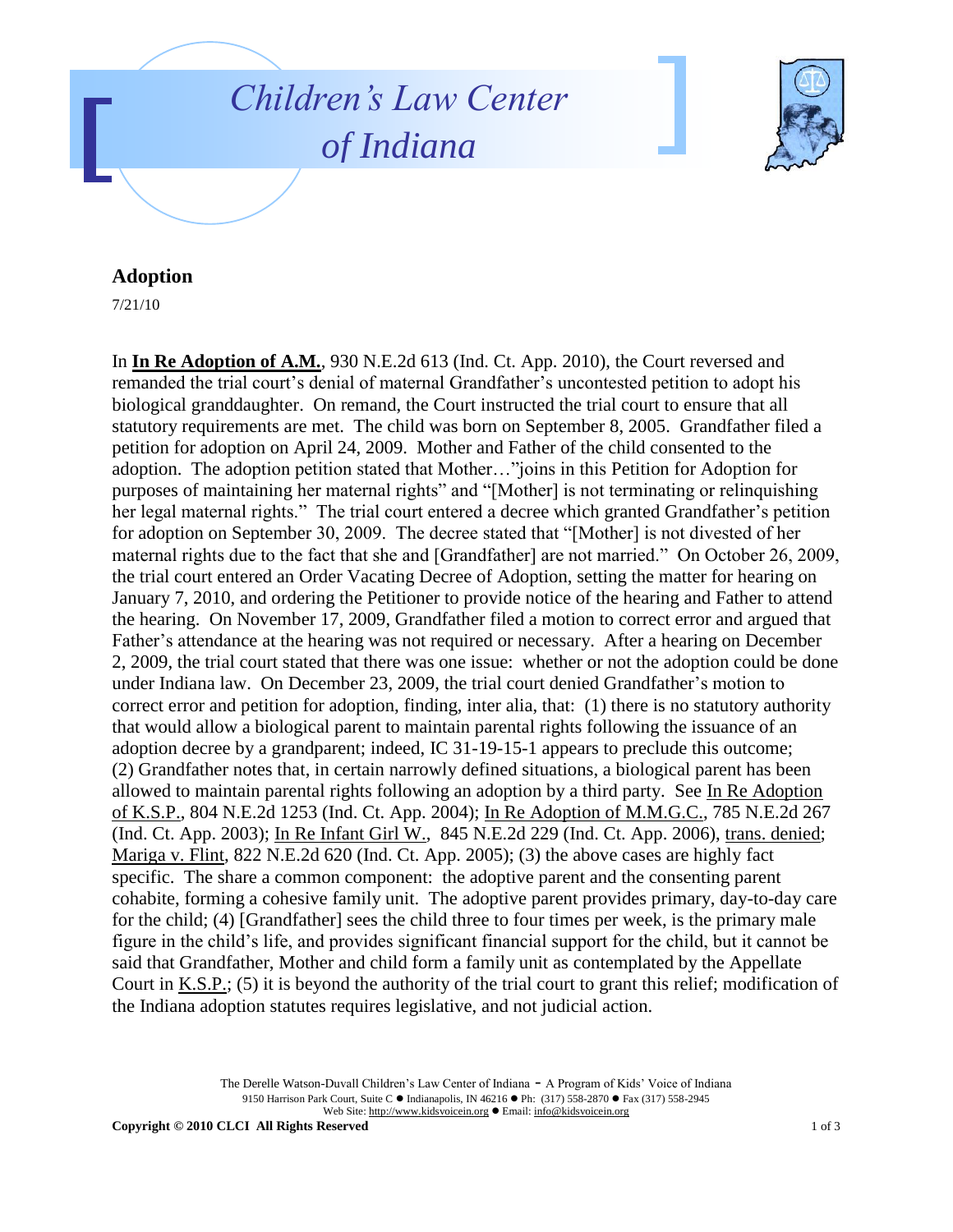**The Court concluded that the trial court erred in denying Grandfather's petition to adopt the child**. Id. at 621. The Court reviewed Indiana adoption case law, noting that: (1) the best interests of the child is the primary concern in an adoption; (2) the adoption statute creates a proceeding unknown at common law; (3) the Court must strictly construe the statute in favor of the rights of biological parents; (4) the statute is not to be so strictly construed as to defeat its purposes. Id. at 616 (multiple citations omitted). The Court then discussed In Re Adoption of M.M.G.C., 785 N.E.2d 267 (Ind. Ct. App. 2003), in which the Court addressed whether a second adoptive parent may adopt a child without divesting the rights of the first adoptive parent. A.M. at 617. The M.M.G.C. Court "concluded that Indiana"s common law permits a second parent to adopt a child without divesting the rights of the first adoptive parent." M.M.G.C. at 270-71. A.M. at 617. The M.M.G.C. Court limited its holding by noting that it did not "reach the question of whether a second-parent adoption would divest all rights of a biological parent with respect to the child where the child"s prospective adoptive parent and the child"s biological parent are not married to each other," nor "the question of whether two unmarried adults may adopt a child by filing a joint petition for adoption." M.M.G.C. at 270 n.1. A.M. at 617-18. The Court further considered In Re Adoption of K.S.P., 804 N.E.2d 1253 (Ind. Ct. App. 2004), where one of the issues reserved in M.M.G.C. was addressed. A.M. at 618. The issue addressed in K.S.P. is whether a second-parent adoption would divest all rights of a biological parent with respect to the child where the prospective adoptive parent and the biological parent are not married to each other. K.S.P. at 1256. A.M. at 618. The K.S.P. Court reversed the trial court's denial of the birth mother's domestic partner's petition to adopt birth mother's children as a second parent. K.S.P. at 1260. A.M. at 619. In K.S.P. the Court examined the divesting statute (IC 31-19-15-1) and the stepparent adoption statute (IC 31-19-15-2). The Court concluded that, although a strict literal reading of these two statutes would seem to support the trial court's determination that granting the domestic partner"s petition for adoption would divest the birth mother"s parental rights to her children, "the legislature could not have intended such a destructive and absurd result." K.S.P. at 1257. A.M. at 618. The K.S.P. Court concluded that where the prospective adoptive parent and the biological parent are both in fact acting as parents, Indiana law does not require a destructive choice between the two parents. K.S.P. at 1260. A.M. at 619.

The Court reviewed IC 31-19-15-1, the divestiture statute, which, effective July 1, 2009, provides:

- (a) Except as provided in section 2 [stepparent adoption] of this chapter or IC 31-19-16 [postadoption contact], if the biological parents of an adopted person are alive, the biological parents are:
	- (1) relieved of all legal duties and obligations to the adopted child; and
	- (2) divested of all rights with respect to the child;

and the parent-child relationship is terminated after the adoption unless the parent-child relationship was terminated by an earlier court action, operation of law, or otherwise.

The Derelle Watson-Duvall Children"s Law Center of Indiana - A Program of Kids" Voice of Indiana 9150 Harrison Park Court, Suite C · Indianapolis, IN 46216 · Ph: (317) 558-2870 · Fax (317) 558-2945 Web Site: http://www.kidsvoicein.org · Email: info@kidsvoicein.org